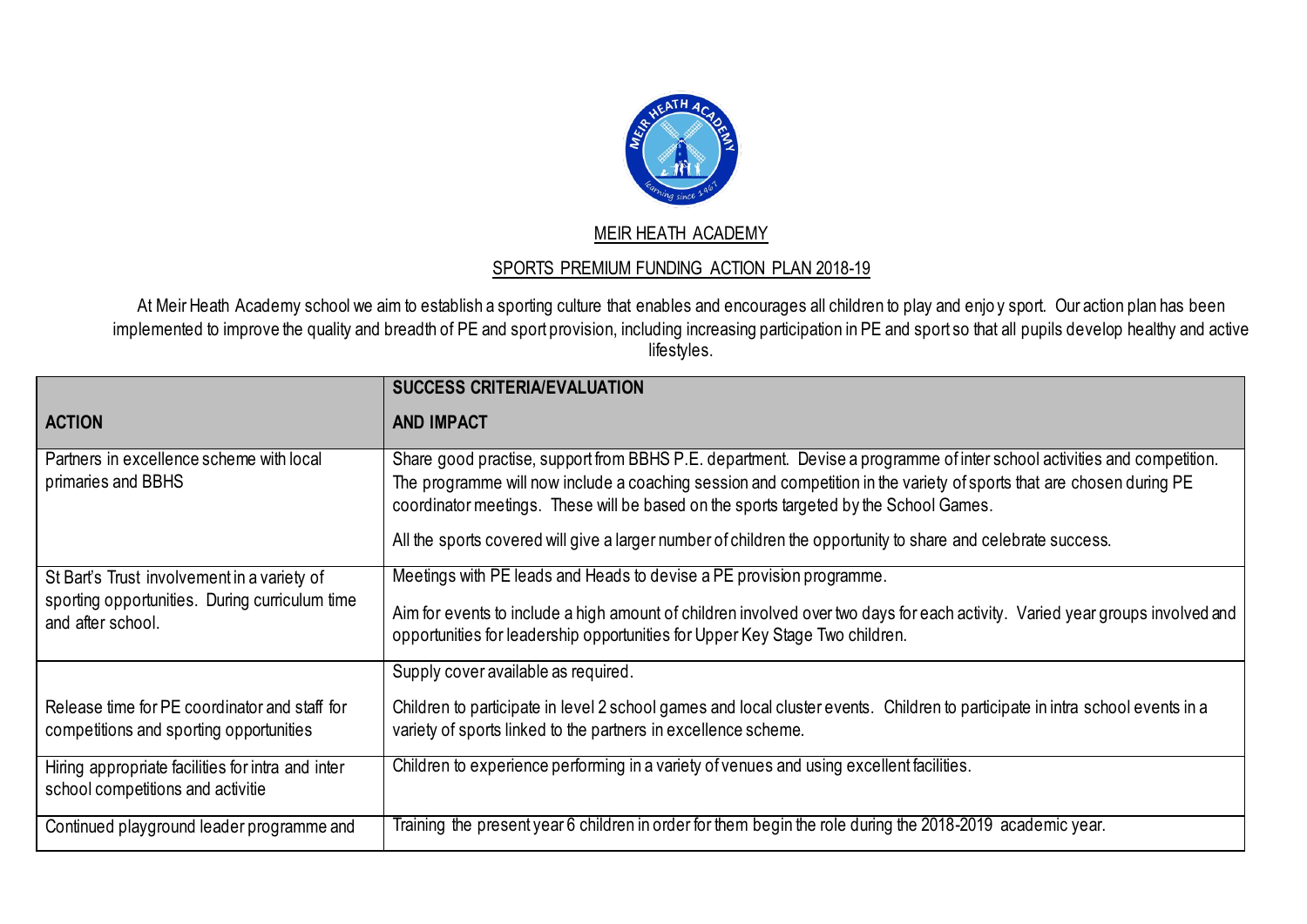| training                                                                                                                                           | New equipment and resources.                                                                                                                                                                                                                                                                        |
|----------------------------------------------------------------------------------------------------------------------------------------------------|-----------------------------------------------------------------------------------------------------------------------------------------------------------------------------------------------------------------------------------------------------------------------------------------------------|
|                                                                                                                                                    | Rewards for playground leader excellence.                                                                                                                                                                                                                                                           |
|                                                                                                                                                    | Rewards for children taking part.                                                                                                                                                                                                                                                                   |
|                                                                                                                                                    | Recognition in assembly.                                                                                                                                                                                                                                                                            |
| Equipment                                                                                                                                          | To audit, replace and replenish equipment for sport and P.E. to support the teaching in lesson time and extra-curricular<br>activities.                                                                                                                                                             |
|                                                                                                                                                    | Specific targeted areas of equipment will be gymnastics equipment                                                                                                                                                                                                                                   |
|                                                                                                                                                    | Replenish sports kits/tops for school events and competitions                                                                                                                                                                                                                                       |
| P.E. subject leader and school sports council to<br>plan a series of intra-school (inter house)<br>tournaments and activities throughout the year. | Sports Council to take an active role in planning and preparation for activities and tournaments. Regular meetings<br>throughout the year. For the children in both key stages to experience competitive sport competition. To prepare children in<br>resilience and competitiveness and fair play. |
| To run a wide range of extra-curricular activities<br>catering for both key stages and abilities.                                                  | A variety of clubs run throughout the year covering football, tag rugby, netball, dance, volleyball, indoor athletics, athletics,<br>cross country, tennis, and cricket.                                                                                                                            |
| Including opportunities for Intra School<br>competitions.                                                                                          | Other sports may be covered with discussion with the sports council and children.                                                                                                                                                                                                                   |
|                                                                                                                                                    | BBHS P.E. staff to run a clubs for KS1 children.                                                                                                                                                                                                                                                    |
| Continued timetabling adjustments for swimming<br>provision.                                                                                       | Arrange timetable for Mr Wilkinson (qualified swimming teacher) to attend the swimming sessions with Year Four and Five<br>throughout the year                                                                                                                                                      |
| Provision of all-weather surface on the EFC<br>area.                                                                                               | This is a planned goal from the previous year.                                                                                                                                                                                                                                                      |
| Parental Involvement in PE activities                                                                                                              | Implement a number of opportunities for parents to work alongside their child/children in a variety of sports during the year.                                                                                                                                                                      |
|                                                                                                                                                    | Possible opportunities in Table Tennis, Orienteering and Outdoor Education, multi skills and Boxercise.                                                                                                                                                                                             |

This plan will be reviewed termly and is subject to change if measures prove to be unattainable or have a reduced impact.